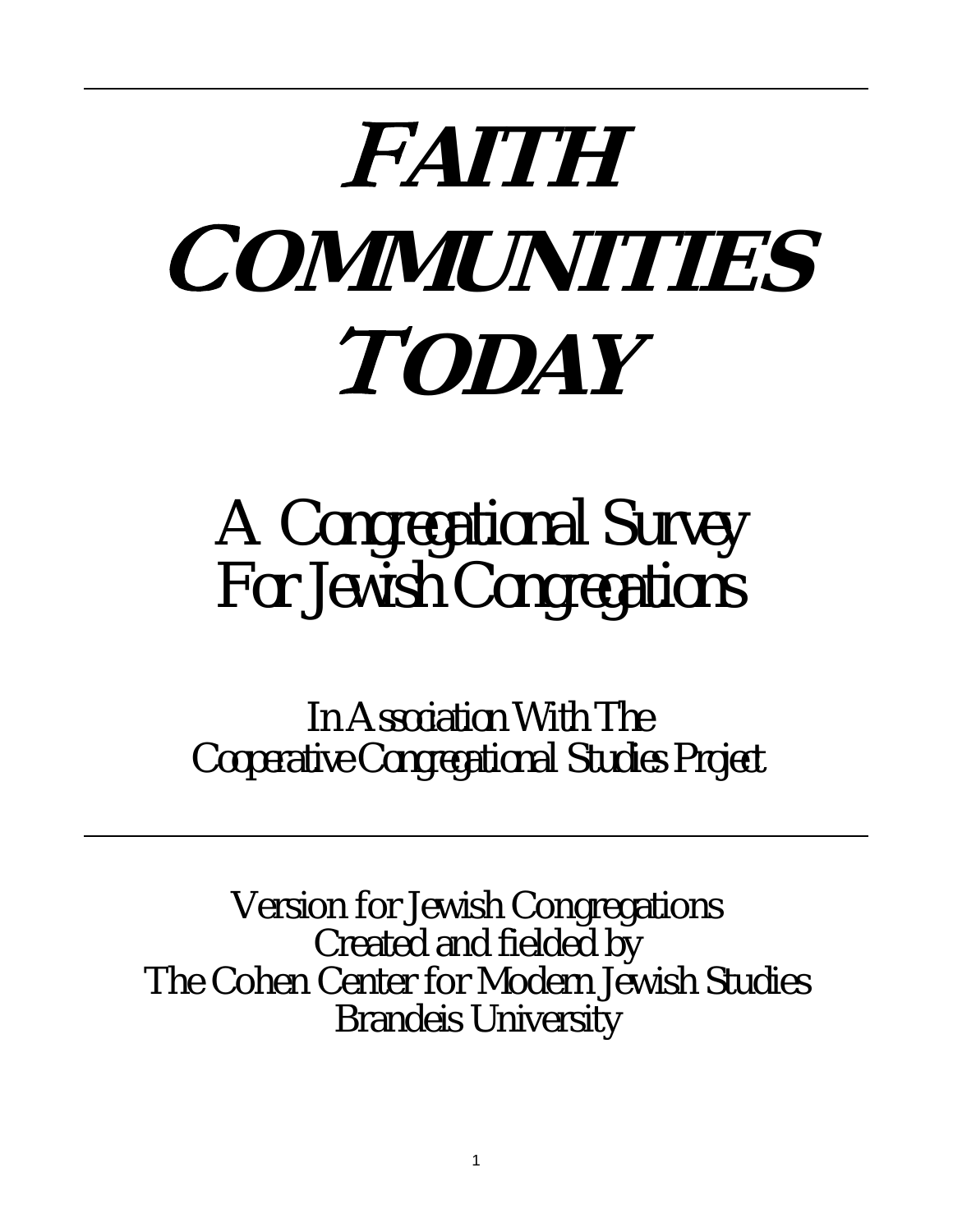#### **I. Congregational Identity and Worship**

- 1. How well does each of the following statements describe your congregation? (Check one only for each line)
- 
- 2. Our congregation is spiritually vital and alive  $\Box_1$   $\Box_2$   $\Box_3$   $\Box_4$   $\Box_5$
- 
- 4. Our congregation helps members deepen
- 5. Our congregation is trying to increase its racial/ethnic diversity  $\Box_1 \Box_2 \Box_3 \Box_4$
- 6. Our congregation clearly expresses its [denominational] heritage  $\Box_1$   $\Box_2$   $\Box_3$   $\Box_4$   $\Box_5$
- 7. Our congregation is a moral beacon in the community  $\Box_1$   $\Box_2$   $\Box_3$   $\Box_4$
- 
- 9. Our congregation deals openly with disagreements and conflicts  $\Box_1$   $\Box_2$   $\Box_3$   $\Box_4$   $\Box_5$
- 10. Our congregation has a strong racial/ethnic or national heritage that it is trying to preserve 1 2 3  $\Box_1$   $\Box_2$   $\Box_3$   $\Box_4$   $\Box_5$
- 11. Members are excited about the future of our congregation  $\Box_1$   $\Box_2$   $\Box_3$   $\Box_4$  $\Box_5$
- 12. New people are easily [assimilated/incorporated] into
- 13. Our congregation has a clear sense of mission and purpose  $\Box_1$   $\Box_2$   $\Box_3$   $\Box_4$   $\Box_5$
- 14. Our congregation's worship services are [spiritually uplifting and inspirational  $\Box_1$   $\Box_2$   $\Box_3$   $\Box_4$
- 15. Our congregation's programs and activities are well organized  $\Box_1$   $\Box_2$   $\Box_3$   $\Box_4$   $\Box_5$
- 16. Our congregation's programs and activities strengthen personal relationships among our members  $\Box_1$   $\Box_2$   $\Box_3$   $\Box_4$   $\Box_5$
- *Very Quite Some- Slightly Not At Well Well What All* 1. Our congregation feels like a [large,] close-knit family  $\begin{array}{ccccccccc}\n & & & & & \text{Well} & \text{Well} & \text{What} & & \text{All} \\
1. & \text{Our congregation feels like a [large,] close-knit family} & & & & \Box_1 & \Box_2 & \Box_3 & \Box_4 & \Box_5 \\
2. & \text{Our concatenation is spiritually vital and alive} & & & & \Box_1 & \Box_2 & \Box_3 & \Box_4 & \Box_4\n\end{array}$ 3. Our congregation is working for social justice  $\Box_1$   $\Box_2$   $\Box_3$   $\Box_4$   $\Box_5$ <br>4. Our congregation belps members deepen their relationships with God  $\Box_1$   $\Box_2$   $\Box_3$   $\Box_4$   $\Box_5$  $\Box$ <sub>5</sub>  $\Box_5$ 8. Our congregation welcomes innovation and change  $\Box_1$   $\Box_2$   $\Box_3$   $\Box_4$   $\Box_5$ <br>9. Our congregation deals openly with disagreements and conflicts  $\Box_1$   $\Box_2$   $\Box_3$   $\Box_4$   $\Box_5$ the life of our congregation<br>Our congregation has a clear sense of mission and purpose  $\Box_1$   $\Box_2$   $\Box_3$   $\Box_4$   $\Box_5$  $\Box_5$
- 2. **Worship Services**. [Note: If your congregation holds worship services *less than once a week*, please check here  $\square$  and answer for a typical weekend on which you do hold services.]

|                                                                                          | Friday<br>evening | Saturday<br>morning | Saturday<br>afternoon<br>/evening | Weekday<br>morning | Weekday<br>evening |
|------------------------------------------------------------------------------------------|-------------------|---------------------|-----------------------------------|--------------------|--------------------|
| A. How many worship services does your                                                   |                   |                     |                                   |                    |                    |
| congregation have on each of the following<br>days/times on a typical week and Shabbat   |                   |                     |                                   |                    |                    |
| B. . What is the total attendance for all<br>services held on this day/time on a typical |                   |                     |                                   |                    |                    |
| week and Shabbat?                                                                        |                   |                     |                                   |                    |                    |
| C. About what % of Hebrew is used in your<br>various worship services                    |                   |                     |                                   |                    |                    |

- D. If you typically hold more than one service on Shabbat, are these services: (check one only)
	- $\Box$ <sub>1</sub> Very similar in style
	- $\Box$ <sub>2</sub> One or more is *somewhat different* in style from the rest
	- $\Box$ <sub>3</sub> One or more is *very different* in style from the rest
- E. Please list all the languages in which your congregation conducts worship services on a typical weekend:

\_\_\_\_\_\_\_\_\_\_\_\_\_\_\_ \_\_\_\_\_\_\_\_\_\_\_\_\_\_\_ \_\_\_\_\_\_\_\_\_\_\_\_\_\_\_ \_\_\_\_\_\_\_\_\_\_\_\_\_\_\_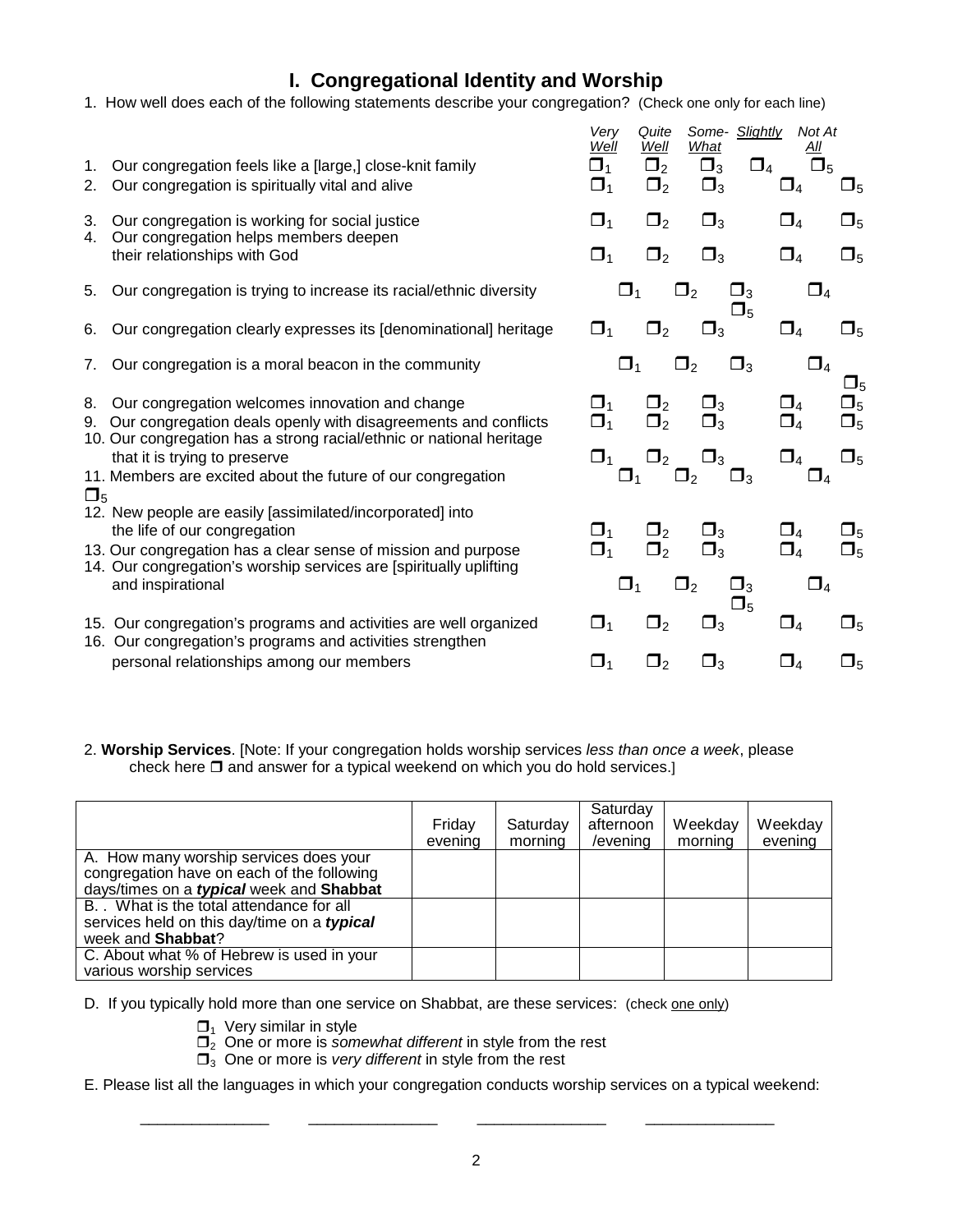3. How often does the [sermon/d'var torah/drash] in your worship *focus* on: (check one only for each line)

|                                      | Alwavs | Often | Sometimes Seldom | Never |
|--------------------------------------|--------|-------|------------------|-------|
| A. Our relationship to God           |        |       |                  |       |
| B. Practical advice for daily living |        |       |                  |       |
| C. Personal spiritual growth         |        |       |                  |       |
| D. Social justice or social action   |        |       |                  |       |

4. How often does the [sermon/d'var torah/drash] include *a lot of*: (check one only for each line)

|                                                                                                    | Alwavs | Often | Sometimes | Seldom | Never |
|----------------------------------------------------------------------------------------------------|--------|-------|-----------|--------|-------|
| A. Personal stories or first-hand experiences                                                      |        |       |           |        |       |
| B. Literary or scholarly references                                                                |        |       |           |        | ∍⊿⊡   |
| C. Illustrations from contemporary media (e.g.,<br>magazines, newspapers, television, movies, etc) |        |       |           |        |       |
| D. Detailed explanations of torah or halacha                                                       |        |       |           |        | □∝    |

5. How often are the following included as part of your congregation's [regular or best attended] worship service? (check one only for each line)

|    |                                                         | Alwavs | Often | Sometimes | Seldom | Never |
|----|---------------------------------------------------------|--------|-------|-----------|--------|-------|
|    | 1. Reading from the torah                               |        |       |           |        |       |
| 2. | Lay persons leading the service                         |        |       |           |        |       |
|    | 3. A time during worship for people to greet each other | ⊓،     |       |           |        |       |
|    | 4. The use of visual projection equipment               |        |       |           |        |       |
| 5. | Incense or candles                                      |        |       |           |        |       |
| 6. | Dance or drama                                          |        |       |           |        |       |

6. How often are the following included as part of your congregation's [regular weekend] worship services(s)? [If you do not use instrumental music in worship, please check here  $\Box_1$  and skip to the next question.] (check one only for each line)

| A. Organ and/or piano<br>B. Electronic keyboard or synthesizer                               | Alwavs | Often<br>ەك    | Sometimes<br>⊐ദ<br>$\square_3$ | Seldom | Never<br>$\Box_5$ |
|----------------------------------------------------------------------------------------------|--------|----------------|--------------------------------|--------|-------------------|
| C. Electric guitar/bass<br>D. Non-electronic string or wind instruments                      |        | $\mathbf{J}_2$ | ┛╕                             |        |                   |
| (e.g., harp, violin, guitar, flute, brass, etc.)<br>E. Drums or other percussion instruments |        |                | <u> Ja</u><br>- 12             |        |                   |
| F. Recorded music (tapes, cd's, etc)                                                         |        |                | -12                            |        | ╹                 |

- 7. In comparison to the style of your congregation's primary worship service 5 years ago, would you say the style of your current primary worship service:
	-
	- $\Box_1$  Is basically the same  $\Box_2$  Changed a little  $\Box_3$  Changed somewhat  $\Box_4$  Changed a great deal  $\Box_5$  Our congregation did not exist in 1995  $\Box$ <sub>5</sub> Our congregation did not exist in 1995
- 8. How important are the following sources of authority in the worship and teaching of your congregation? (check one only for each line)

|    |                                   | Absolutely<br>Foundational | Verv<br>Important | Somewhat<br>Important | Little Or No<br>Importance |
|----|-----------------------------------|----------------------------|-------------------|-----------------------|----------------------------|
|    |                                   |                            |                   |                       |                            |
|    | Torah                             |                            |                   |                       |                            |
|    | 2. Halachik obligations           | ، ل                        | I2                |                       |                            |
|    | 3. Invoking God's presence        |                            |                   |                       |                            |
|    | 4. Human reason and understanding |                            | ∩ו                |                       |                            |
| 5. | Personal experience               |                            | Ιо                |                       |                            |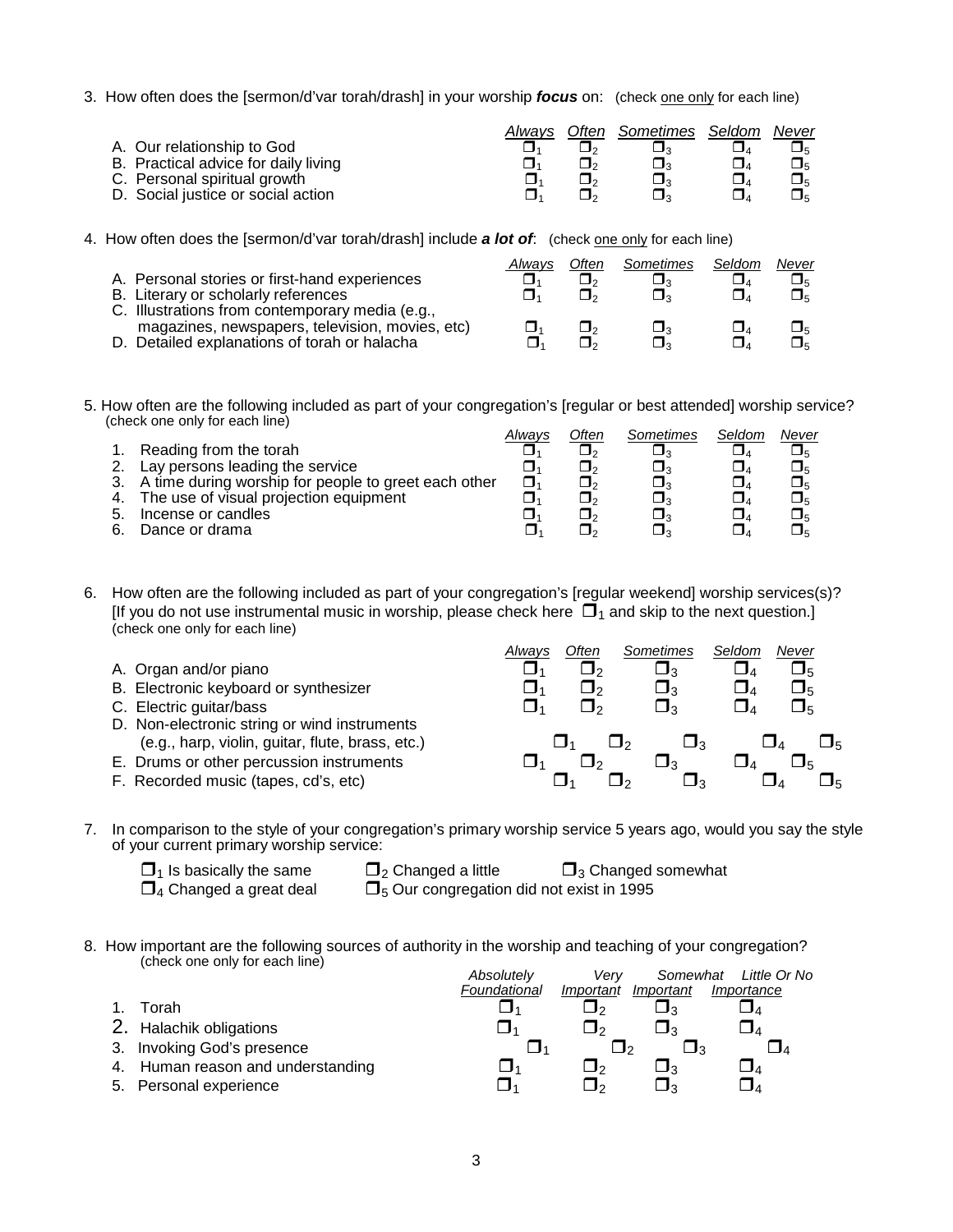F. Now please write the letter of the *one* source of authority that is *most important* in your F. Now please write the letter of the **one** source of authority that is **most important** in your<br>congregation's worship and teaching, as difficult a choice as this may be, in this box $\rightarrow$ 

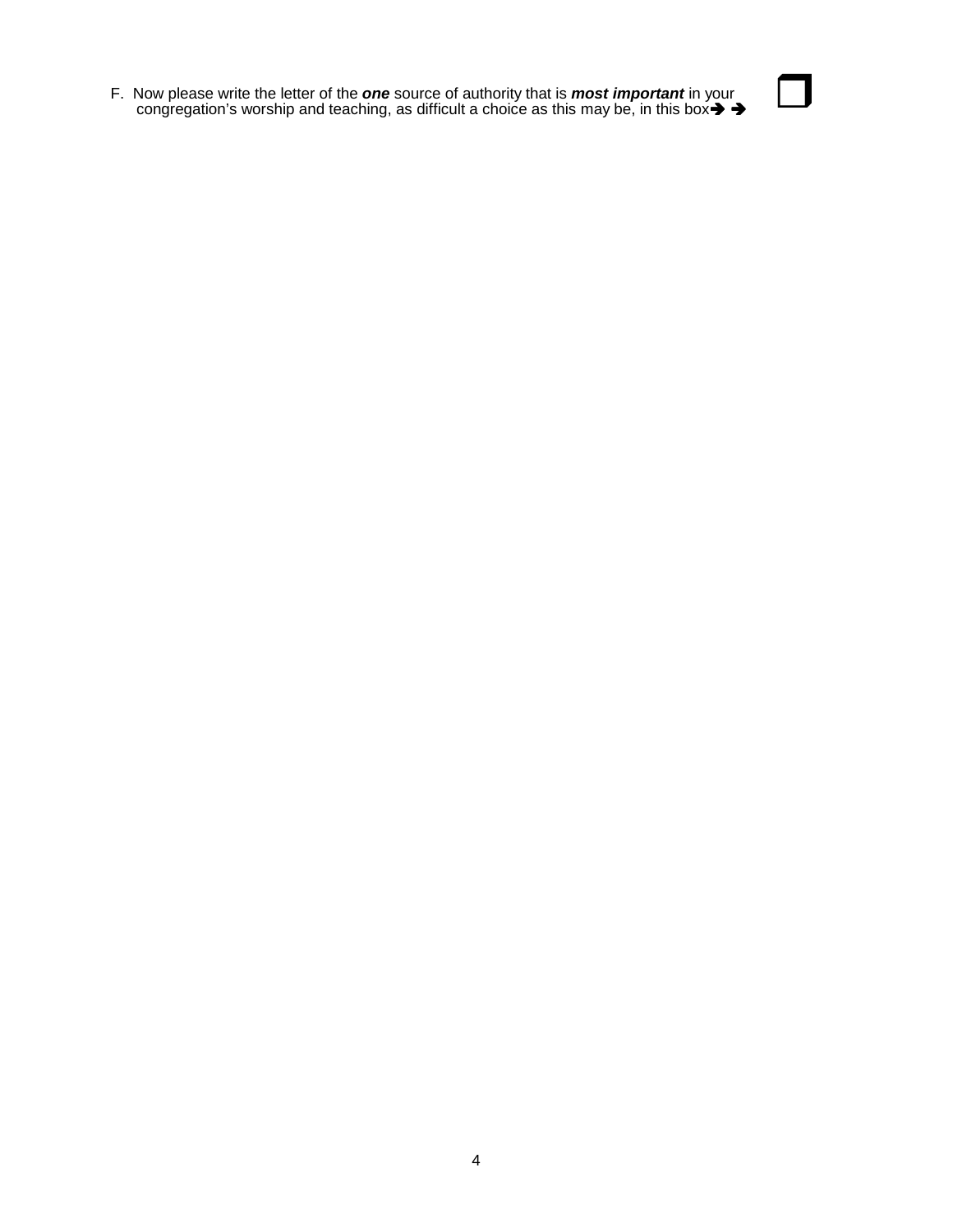### **II. History, Location and Building**

- 1. In approximately what year was this congregation officially founded? \_\_\_\_\_\_\_
- 2. In what ZIP code area is this congregation's primary worship building located?Zip\_\_\_\_\_\_\_\_
- 3. In approximately what year did this congregation begin worshiping at its current location?
- 4. How would you describe the place where your congregation's primary worship building is located?

| Rural or open country $\ldots \ldots \ldots \square_1$              |  |
|---------------------------------------------------------------------|--|
| Town or village of less than 10,000 $\ldots$ $\square$ <sub>2</sub> |  |
| In or around a city of:                                             |  |
| 10,000 - 49,999 $\ldots$ $\Box$ <sub>3</sub>                        |  |
| 50,000-249,999 $\Box$ <sub>4</sub>                                  |  |
| $250,000 + \ldots$ $\square_5$                                      |  |

**A. If in or around a city**, is your building located:

| In the central or downtown area of the city             |  |
|---------------------------------------------------------|--|
|                                                         |  |
| In an older suburb around the city $\ldots$ $\square_3$ |  |
| In a newer suburb around the city $\square$             |  |

**B. If in or around a city**, is your building located in a:

| Residential area                                |  |
|-------------------------------------------------|--|
| Mixed residential and commercial area $\square$ |  |
|                                                 |  |

5. How would you describe the *size* of the following relative to the current needs of your congregation?: (check one for each line) Much More Slightly More Just About Slightly Less Much

|                                                      | <b>IVIUCH IVIOLE</b>                    | Silghtly More | JUST ADOUT      | <b>Slightly Less</b> | iviuch.              |
|------------------------------------------------------|-----------------------------------------|---------------|-----------------|----------------------|----------------------|
|                                                      | Than We Need                            | Than We Need  | Right           | Than We Need         | Less<br>Than We Need |
| A. Your worship space<br>B. Formal educational space | ہ ل<br>$\mathbf{\mathbf{\mathsf{I}}}_1$ | – פ<br>⊔ פ    | פּ∪<br>$\Box_3$ | ⊔⊿                   | ப5<br>$\Box_5$       |
| C. Informal educational space                        | ⊐                                       | コ,            | $\Box_3$        |                      | $\Box_5$             |
| D. Space for parking                                 | コ,                                      | ⅂ℴ            | ∃∢              |                      | $\Box_5$             |

6. How would you describe the overall physical condition of your congregation's building(s)? (check one only)

 $\Box_1$  Excellent  $\Box_2$  Good  $\Box_3$  Needs improvement  $\Box_4$  In serious need of improvements and repairs

7. Do any other congregations use your building space for worship?  $\Box_1$  Yes  $\Box_2$  No

#### **III. Congregational Programs**

- 1. Does your congregation have classes on Shabbat that meet regularly?  $\Box_1$  Yes  $\Box_2$  No
	- IF YES: A. What is the typical, total, weekly attendance of **adults (18 and over)**?  $\rightarrow$   $\rightarrow$   $\rightarrow$   $\rightarrow$   $\rightarrow$   $\rightarrow$ B. What is the typical, total, weekly attendance of *teens (14-17)*? →  $\frac{1}{2}$ 
		- C. What is the typical, total, weekly attendance of *children 13 and under*)?  $\rightarrow$  \_\_\_\_\_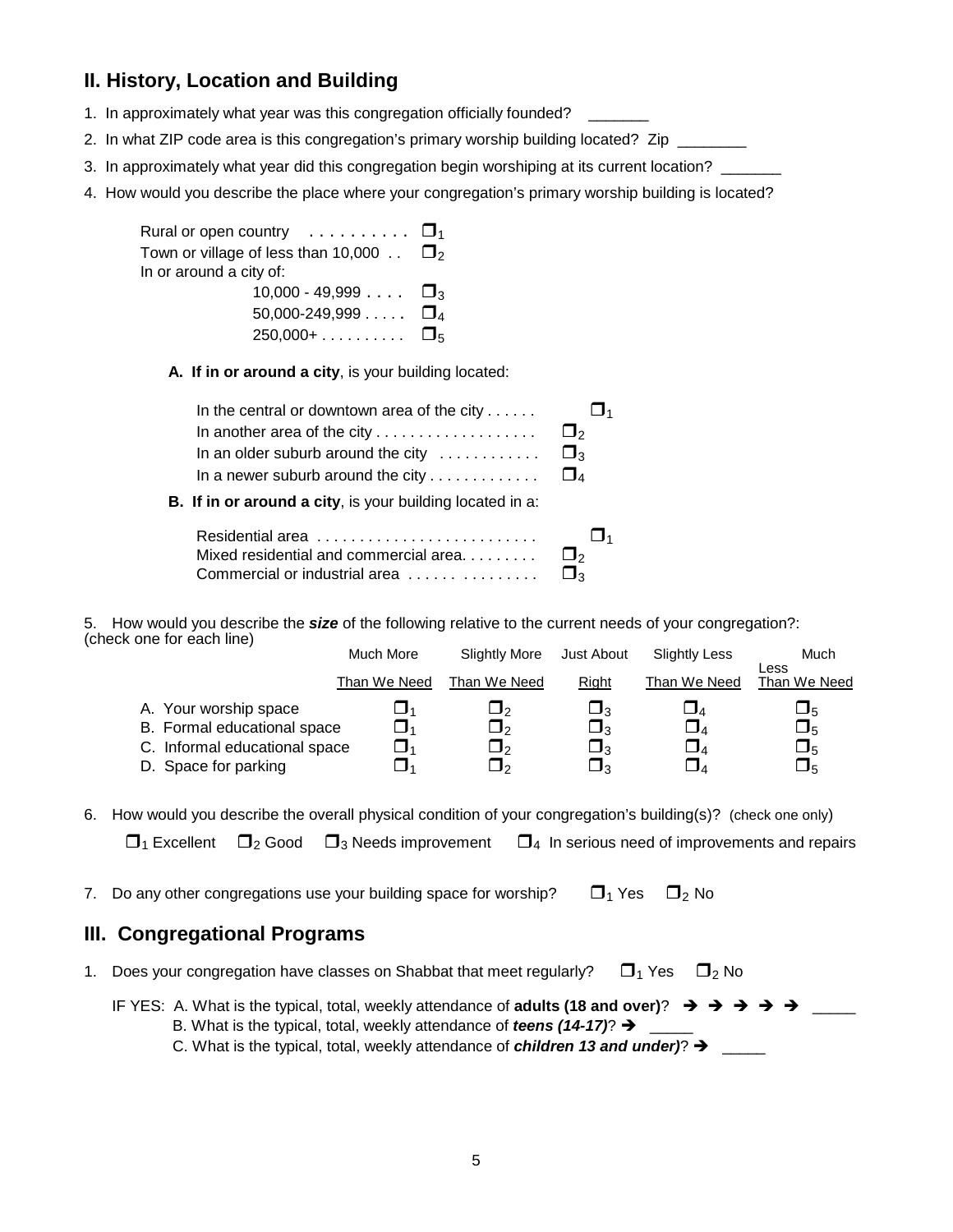| 2. | Does your congregation have a religious school that meets regularly?                                                                                                                                                                                                                                                                                                                                                 | □1 Yes                     | □っNo                                                          |
|----|----------------------------------------------------------------------------------------------------------------------------------------------------------------------------------------------------------------------------------------------------------------------------------------------------------------------------------------------------------------------------------------------------------------------|----------------------------|---------------------------------------------------------------|
|    | IF YES: A. How many days a week does the religious school meet?<br>B. Approximately how many children ages 13 and under are enrolled?<br>C. Approximately how many children ages 13 and under attend regularly?<br>D. Approximately how many teens ages 14-17 under are enrolled?<br>E. Approximately how many teens ages 14-17 under attend regularly?<br>F. Does your congregation have classes on Sunday morning? | $\square$ <sub>1</sub> Yes | days<br>children<br>children<br>teens<br>teens<br>$\Box$ 2 No |
|    | Does your congregation sponsor regular adult education classes?                                                                                                                                                                                                                                                                                                                                                      | $\square$ <sub>1</sub> Yes | □2 No                                                         |
|    | IF YES: A. How many times a month do classes meet?<br>B. How many classes are offered?<br>C. Approximately how adults are enrolled overall?<br>D. Approximately how many adults attend courses regularly?                                                                                                                                                                                                            |                            | times<br>classes<br>adults<br>adults                          |

4. During the past 12 months, did your congregation have any of the following programs or activities in addition to your regular [weekend/Sunday] school?

| IF YES: • A one-time, short-term or occasional event?<br>• On-going during a particular season? |                                                       |           | Circle all "Yeses" that apply<br>-------------------------- |                             |                           |
|-------------------------------------------------------------------------------------------------|-------------------------------------------------------|-----------|-------------------------------------------------------------|-----------------------------|---------------------------|
|                                                                                                 | • On-going throughout the year?                       | <u>No</u> | One-Time, Short-<br>Term, Occasional                        | On-going During<br>A Season | On-going Thru<br>the Year |
|                                                                                                 | A. Torah study (other than in school)                 | <b>No</b> | Yes                                                         | Yes                         | Yes                       |
|                                                                                                 | B. Classes on midrash or halacha                      | No        | Yes                                                         | Yes                         | Yes                       |
|                                                                                                 | C. Prayer or meditation groups                        | No.       | Yes                                                         | Yes                         | Yes                       |
|                                                                                                 | D. Spiritual (Shabbat) retreats                       | No.       | Yes                                                         | Yes                         | Yes                       |
|                                                                                                 | E. Community service                                  | No        | Yes                                                         | Yes                         | Yes                       |
|                                                                                                 | F. Parenting or marriage enrichment                   | No        | Yes                                                         | Yes                         | Yes                       |
| G. Choir(s)                                                                                     |                                                       | No        | Yes                                                         | Yes                         | Yes                       |
|                                                                                                 | H. Other performing arts (e.g., music, dance, drama)  | No        | Yes                                                         | Yes                         | Yes                       |
|                                                                                                 | I. Groups that discuss books or contemporary issues   | No        | Yes                                                         | Yes                         | Yes                       |
|                                                                                                 | J. Self-help or personal growth groups                | No        | Yes                                                         | Yes                         | Yes                       |
|                                                                                                 | K. Exercise, fitness or weight loss groups or classes | <b>No</b> | Yes                                                         | Yes                         | Yes                       |
| L. Sports teams                                                                                 |                                                       | No        | Yes                                                         | Yes                         | Yes                       |
|                                                                                                 | M. [Youth/teen] activities and programs               | No        | Yes                                                         | Yes                         | Yes                       |
|                                                                                                 | N. [Young adult/singles] activities and programs      | <b>No</b> | Yes                                                         | Yes                         | Yes                       |
|                                                                                                 |                                                       |           |                                                             |                             |                           |

5. How much does your congregation, in its worship and education, *emphasize* the following *home and personal practices*? (check one only for each line) *A Great Quite Some A Not At*

|    |                                                        | A Great     | Quite        | Some        | Α                      | Not At                 |
|----|--------------------------------------------------------|-------------|--------------|-------------|------------------------|------------------------|
|    |                                                        | <u>Deal</u> | <u>A Bit</u> |             | <u>Little</u>          | $\frac{\Delta l l}{2}$ |
|    | A. Personal prayer, study of torah                     | $\Box_1$    | $\Box_2$     | $\square_3$ |                        | $\Box_5$               |
| В. | <b>Family prayer</b>                                   | $\Box_1$    | $\Box_2$     | $\Box_3$    | $\sqcup_{\varDelta}$   | $\square_5$            |
| C. | Fasting                                                | $\Box_1$    | $\Box_2$     | $\Box_3$    | $\square_{\mathtt{4}}$ | $\square_5$            |
|    | D. Observing kashrut (dietary laws)                    | 囗1          | $\Box_2$     | $\Box_3$    | $\Box_4$               | $\Box_5$               |
|    | Abstinence from alcohol                                | $\Box$ 1    | $\Box_2$     | $\Box_3$    | $\Box$                 | $\Box_5$               |
| Е. | Keeping the Sabbath                                    | $\Box_1$    | $\Box_2$     | $\Box_3$    | $\square_{\mathtt{4}}$ | $\square_5$            |
|    | G. Displaying religious objects or symbols in the home | $\Box_1$    | $\Box$       | $\Box_3$    | $\square_{\it 4}$      | $\square_5$            |
|    | H. Abstaining from premarital sex                      | $\Box$ 1    | $\Box$       | $\Box_3$    | $\Box$                 | $\square_5$            |
|    | Family ceremonies around Sabbath observance            | 1           | $\Box_2$     | $\square_3$ |                        | பு5                    |
|    |                                                        |             |              |             |                        |                        |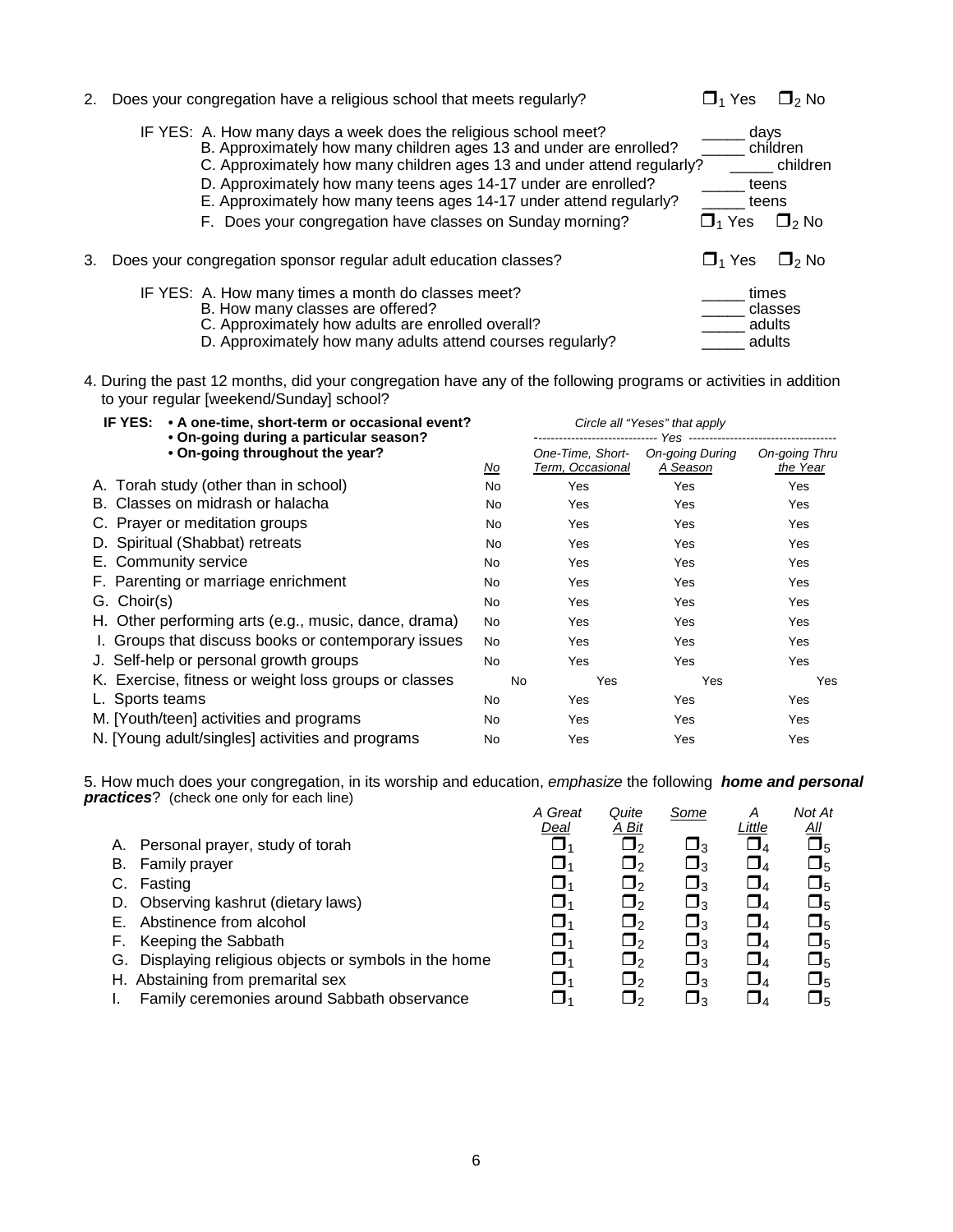4. In addition to the outreach activities of your denomination, **did your congregation** do any of the following during the past 12 months to reach out to new or inactive participants, or to make your congregation better known in your community? If **No**, is the item: **A)** Something that probably **would not be resisted** by most members if you tried it; or **B)** Something that probably would be resisted by most members.

|                                                      | Yes                                                                                                                                                                                                                                                         |                                                                                  | ------- No. But [Members] --------     |
|------------------------------------------------------|-------------------------------------------------------------------------------------------------------------------------------------------------------------------------------------------------------------------------------------------------------------|----------------------------------------------------------------------------------|----------------------------------------|
| (Check one only for each line)                       |                                                                                                                                                                                                                                                             |                                                                                  | <b>Would Support Would Not Support</b> |
|                                                      | 12 Months                                                                                                                                                                                                                                                   | <b>This Activity</b>                                                             | <b>This Activity</b>                   |
| 1. Newspaper advertisements and stories              | ■1                                                                                                                                                                                                                                                          | $\sqcup$ <sub>2</sub>                                                            | പ $_3$                                 |
| Radio or television advertisements and stories<br>2. | ∐4                                                                                                                                                                                                                                                          | $\Box_2$                                                                         | $\Box_3$                               |
| 3.<br>Direct mail promotions to area residents       | $\Box_1$                                                                                                                                                                                                                                                    | $\Box_2$                                                                         | $\square_3$                            |
| An active outreach program<br>4.                     | $\square_1$                                                                                                                                                                                                                                                 | $\Box$ 2                                                                         | $\square_3$                            |
|                                                      |                                                                                                                                                                                                                                                             |                                                                                  |                                        |
| recently moved into your congregation's area         | $\sqcup_1$                                                                                                                                                                                                                                                  | $\sqcup$ <sub>2</sub>                                                            | $\Box_3$                               |
|                                                      |                                                                                                                                                                                                                                                             |                                                                                  |                                        |
|                                                      |                                                                                                                                                                                                                                                             |                                                                                  |                                        |
|                                                      |                                                                                                                                                                                                                                                             | פ⊏                                                                               | בּ∫                                    |
|                                                      |                                                                                                                                                                                                                                                             |                                                                                  |                                        |
|                                                      |                                                                                                                                                                                                                                                             |                                                                                  |                                        |
| in your community.                                   | $\sqcup_1$                                                                                                                                                                                                                                                  | $\square_2$                                                                      | $\square_3$                            |
| 8. Phone calls or personal visits by your rabbi(s)   |                                                                                                                                                                                                                                                             | $\square_2$                                                                      | $\square_3$                            |
| 9. Phone calls or personal visits by laity           |                                                                                                                                                                                                                                                             |                                                                                  | $\Box_3$                               |
|                                                      | 5. Focused efforts to identify and contact people who have<br>6. Special worship services intended to attract<br>non-members (e.g. "Bring a friend" services,<br>special "learners" services).<br>art festivals) especially intended to attract non-members | $\sqcup_1$<br>7. Special programs (e.g., parenting classes, young single nights, | Done in last                           |

10. In the past 12 months, did your congregation directly provide, or cooperate in providing, any of the following services for your own members or for people in the community. "Cooperation" includes financial contributions, volunteer time by congregational members, space in your building, material donations, etc.

|    |                                                    | No        |                                                     | --------- Yes, circle all that apply -----------                    |
|----|----------------------------------------------------|-----------|-----------------------------------------------------|---------------------------------------------------------------------|
|    |                                                    |           | <b>Provided Directly</b><br>By Your<br>Congregation | Cooperated With Another<br>Congregation, Agency,<br>Or Organization |
| 1. | Food pantry or soup kitchen                        | No.       | Yes                                                 | Yes                                                                 |
| 2. | Cash assistance to families or individuals         | No        | Yes                                                 | Yes                                                                 |
| 3. | Thrift store or thrift store donations             | No        | Yes                                                 | Yes                                                                 |
| 4. | Elderly, emergency or affordable housing           | No.       | Yes                                                 | Yes                                                                 |
| 5. | Counseling services or "hot line"                  | No.       | Yes                                                 | Yes                                                                 |
| 6. | Substance abuse programs                           | No.       | Yes                                                 | Yes                                                                 |
| 7. | Day care, pre-school, before/after-school programs | <b>No</b> | Yes                                                 | Yes                                                                 |
| 8. | Tutoring or literacy programs for children & teens | No.       | Yes                                                 | Yes                                                                 |
| 9. | Voter registration or voter education              | No.       | Yes                                                 | Yes                                                                 |
|    | 10. Organized social issue advocacy                |           |                                                     |                                                                     |
|    | or community organizing                            | No.       | Yes                                                 | Yes                                                                 |
|    | 11. Employment counseling, placement or training   | No.       | Yes                                                 | Yes                                                                 |
|    | 12. Health programs/clinics/health education       | No.       | Yes                                                 | Yes                                                                 |
|    | 13. Hospital or nursing home facilities            | <b>No</b> | Yes                                                 | Yes                                                                 |
|    | 14. Senior citizen programs (other than housing)   | No        | Yes                                                 | Yes                                                                 |
|    | 15. Program for migrants or immigrants             | <b>No</b> | <b>Yes</b>                                          | Yes                                                                 |
|    | 16. Prison or jail chaplaincy                      | No        | Yes                                                 | Yes                                                                 |
|    |                                                    |           |                                                     |                                                                     |

6. In a typical month, about how many people *do you estimate* are served through the services your congregation directly provides? Estimated number of people served \_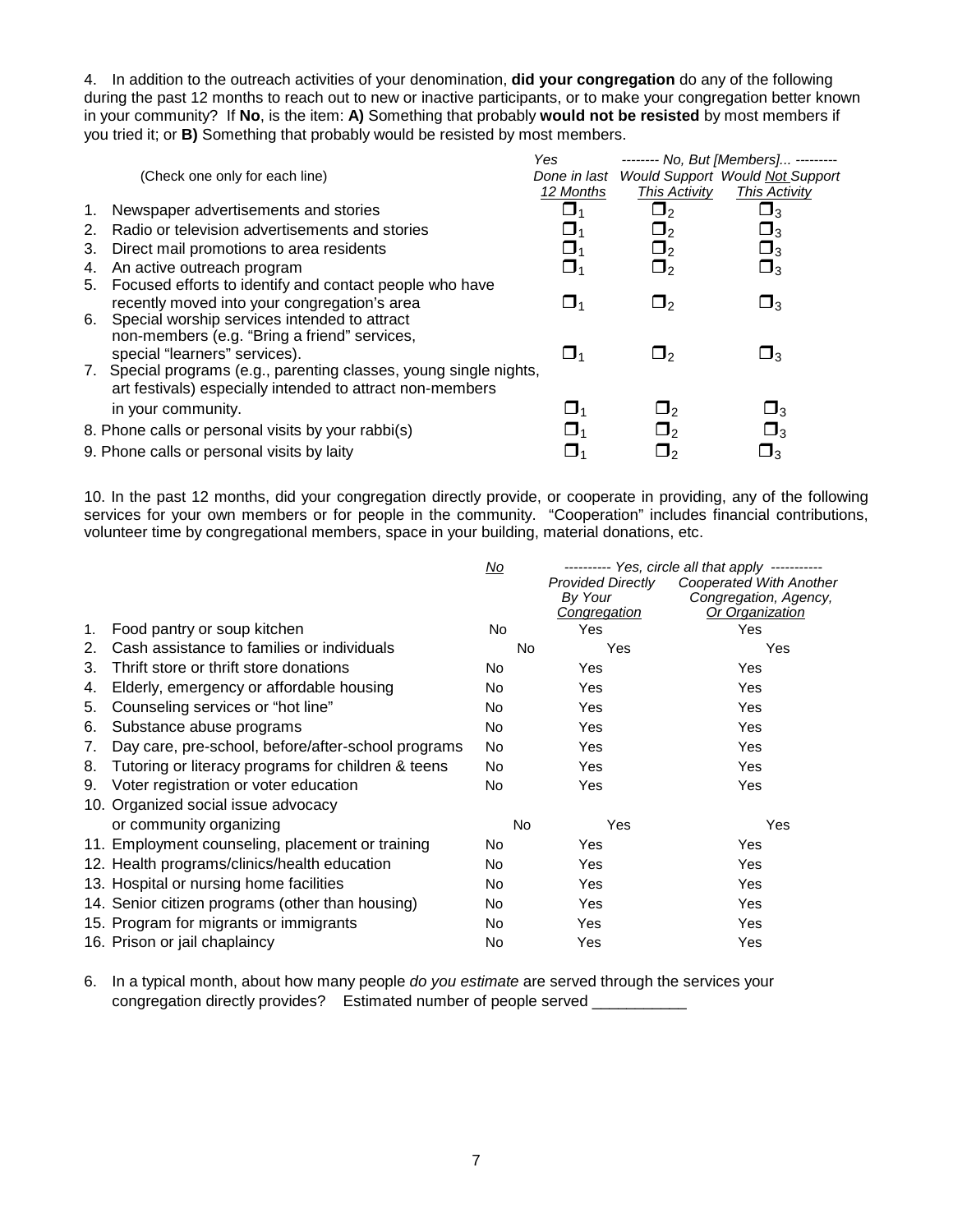#### **IV. Leadership And Organizational Dynamics**

- 1. Which of the following best describes the situation in your congregation? (Check one only)
	- $\Box$ <sub>1</sub> We do *not* have any problem getting people to accept volunteer leadership roles.
	- $\Box_2$  Recruiting volunteer leaders is a continual challenge, but we eventually find enough willing people.

 $\Box$ <sub>3</sub> We cannot find enough people who are willing to serve.

- 2. Please describe the current, [senior/sole] [clergy person or person in charge of the congregation] by checking all of the boxes that apply or filling in the requested information. If you have **co-rabbis**, please check here  $\Box$  and answer the following for the older of your co-pastors. If you do not currently have a [clergy person], please check here  $\Box$  and skip to question 3.
	- A. Age? Years old
	- B.  $\Box$ <sub>1</sub> Paid  $\Box$ <sub>2</sub> Volunteer
	- C.  $\Box$ <sub>1</sub> Full time  $\Box$ <sub>2</sub> Full time, supplemented by outside employment  $\Box_3$  Part time  $\rightarrow$  IF PART TIME does s/he also: 1) Serve another congregation?  $\Box_1$  Yes  $\Box_2$  No

2) Work a secular job?  $\Box_1$  Yes  $\Box_2$  No

- D.  $\Box_1$  Male  $\Box_2$  Female
- E.  $\Box$ <sub>1</sub> [Regular call]  $\Box$ <sub>2</sub> [Temporary/interim]
- F. Highest level of education (check one only):
	- $\Box$ <sub>1</sub> High school diploma or less
	- $\Box$ <sub>2</sub> Some college or technical
	- $\Box_3$  College bachelors degree
	- $\Box_4$  Masters Degree
	- $\Box$ <sub>5</sub> Doctoral Degree
- G. Highest level of rabbinic education (check one only):
	- $\Box$ <sub>1</sub> None
	- $\Box$ <sub>2</sub> Non-degree studies not under seminary auspices
	- $\Box_3$  Some studies completed at a seminary
	- $\Box_4$  Independent Rabbinic Ordination (non-seminary)
	- $\Box_5$  Rabbinic Ordination from a seminary
- HA. Race/ethnicity (check one only):

| $\Box$ <sub>1</sub> American Indian/Alaska Native | $\Box_4$ Hispanic or Latino |                                                               |
|---------------------------------------------------|-----------------------------|---------------------------------------------------------------|
| $\Box$ <sub>2</sub> Asian                         |                             | $\square$ <sub>5</sub> Native Hawaiian/Other Pacific Islander |
| $\square$ <sub>3</sub> Black or African American  | $\Box_6$ White              | $\Box$ 7 Other                                                |

HB. Country of Origin (check one only) where was the person born?

- $\Box_1$  United States  $\Box_4$  Former Soviet Union
- $\Box_2$  Canada  $\Box_5$  Europe
- $\Box$ <sub>3</sub> Israel

HC.Jewish ethnicity (check one only):

- $\Box$ <sub>1</sub> Ashkenazi
- $\Box_2$  Sephardi
- $\Box_3$  Both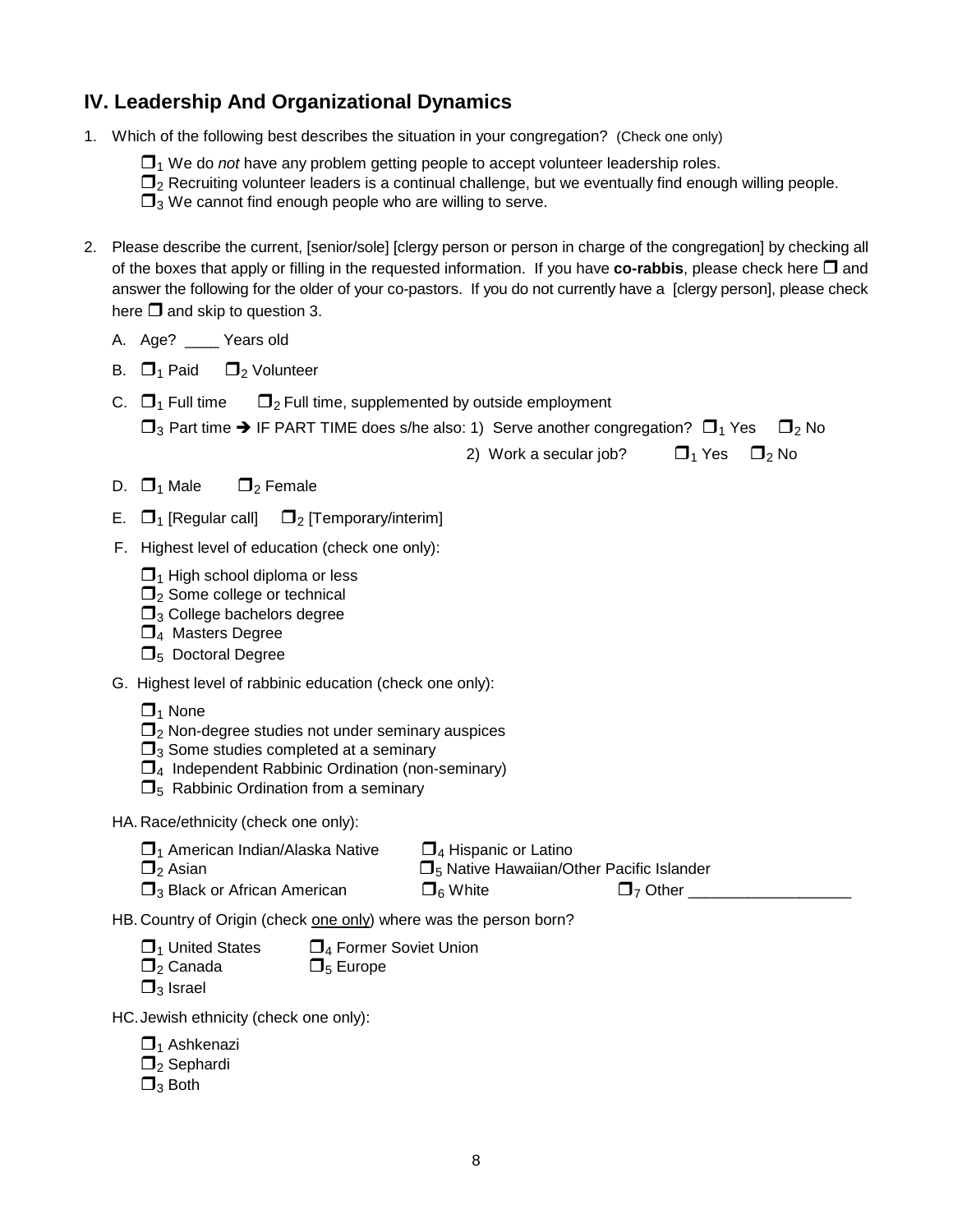- I. This person became your senior/sole [clergy person] in what year? 19\_\_\_\_
- 3. How many [senior/sole clergy persons], including the current one, have served your congregation during the past 10 years? \_\_\_\_\_\_\_\_
- 4. How long was the previous senior/sole [clergy person] employed by your congregation? \_\_\_\_\_\_ years
- 5. How many paid, rabbinic, educational and program staff does your congregation have?

A. Number Full-time, paid **B. Number Part-time (include teachers)**, paid

6. During the last 12 months, has your congregation been involved in any of the following types of intercongregational, ecumenical or interfaith activities? *With other congregations or persons:* 

|                                                      |           |                | <i>vith other congregations or persons:</i> |            |
|------------------------------------------------------|-----------|----------------|---------------------------------------------|------------|
| (Circle all the "yeses" that apply)                  |           |                | From other                                  | From other |
|                                                      |           | From our       | [Jewish]                                    | Faith      |
|                                                      | <u>No</u> | [Denomination] | Denominations                               | Traditions |
| A. Joint worship services                            | No        | Yes            | Yes                                         | Yes        |
| B. Joint celebrations or programs other than worship | No        | Yes            | Yes                                         | Yes        |
| C. Joint social outreach or service projects         | No        | Yes            | Yes                                         | Yes        |
| D. Through clergy associations                       | No        | Yes            | Yes                                         | Yes        |

7. During the last *five years* has your congregation experienced any disagreements or conflicts in the following areas? (check one only for each line)

|                       |                                                     |           |           | Yes, and it was: |             |
|-----------------------|-----------------------------------------------------|-----------|-----------|------------------|-------------|
|                       |                                                     |           | Verv      | Moderatelv       | Not Very    |
|                       |                                                     | <u>No</u> | Serious   | Serious          | Serious     |
|                       | Theology                                            |           |           | ∟ദ               |             |
| $\mathcal{P}_{\cdot}$ | Money/Finances/Budget                               |           | _J2       | $\sqcup_3$       | $\sqcup_4$  |
| 3.                    | How worship is conducted                            |           | _J2       | $\square_3$      | $\sqcup_4$  |
| 4.                    | Program/mission priorities or emphases              |           | _J2       | $\square_3$      | $\square_4$ |
| 5.                    | Who should make a decision                          |           | 92 __     | $\sqcup_3$       | $\square_4$ |
| 6.                    | Rabbi's leadership style                            |           | ┛╸        | צ⊔               | $\sqcup_4$  |
|                       | Rabbi's personal behavior                           |           | ┛╸        | $\sqcup_3$       | <u>J</u> 4  |
| 8.                    | Member/participant's personal behavior              |           | ┛╸        | ⊔∢               | $\Box$      |
| 9.                    | Policies involving intermarriage or mixed marriages |           | <u> ე</u> | ⊔∢               | J⊿          |
|                       | 10. Other:                                          |           |           | צ⊔               |             |

8. When your congregation purchases worship, educational materials or supplies does it purchase them: (check one only)

| $\Box_1$ Exclusively from within your [denomination] | $\square_3$ Primarily from outside your [denomination] |
|------------------------------------------------------|--------------------------------------------------------|

- $\Box$ <sub>2</sub> Primarily from within your [denomination]  $\Box$ <sub>4</sub> Exclusively from outside your [denomination]
- $\Box$ <sub>5</sub> From a pretty even balance between denominational and non-denominational sources
- 9. Which **one** of the following three statements best describes your congregation? (check <u>one only</u>)
	- $\Box$ <sub>1</sub> Our congregation has [explicit/definite] expectations for members that are strictly enforced.
	- $\Box$ <sub>2</sub> Our congregation has fairly clear expectations for members, but the enforcement of these expectations is not very strict.
	- $\square$ <sub>3</sub> Our congregation has only [implicit/vague] expectations for members that are seldom, if ever, enforced.
	- $\Box_4$  Our congregation has no expectations of its members other than that they pay their dues.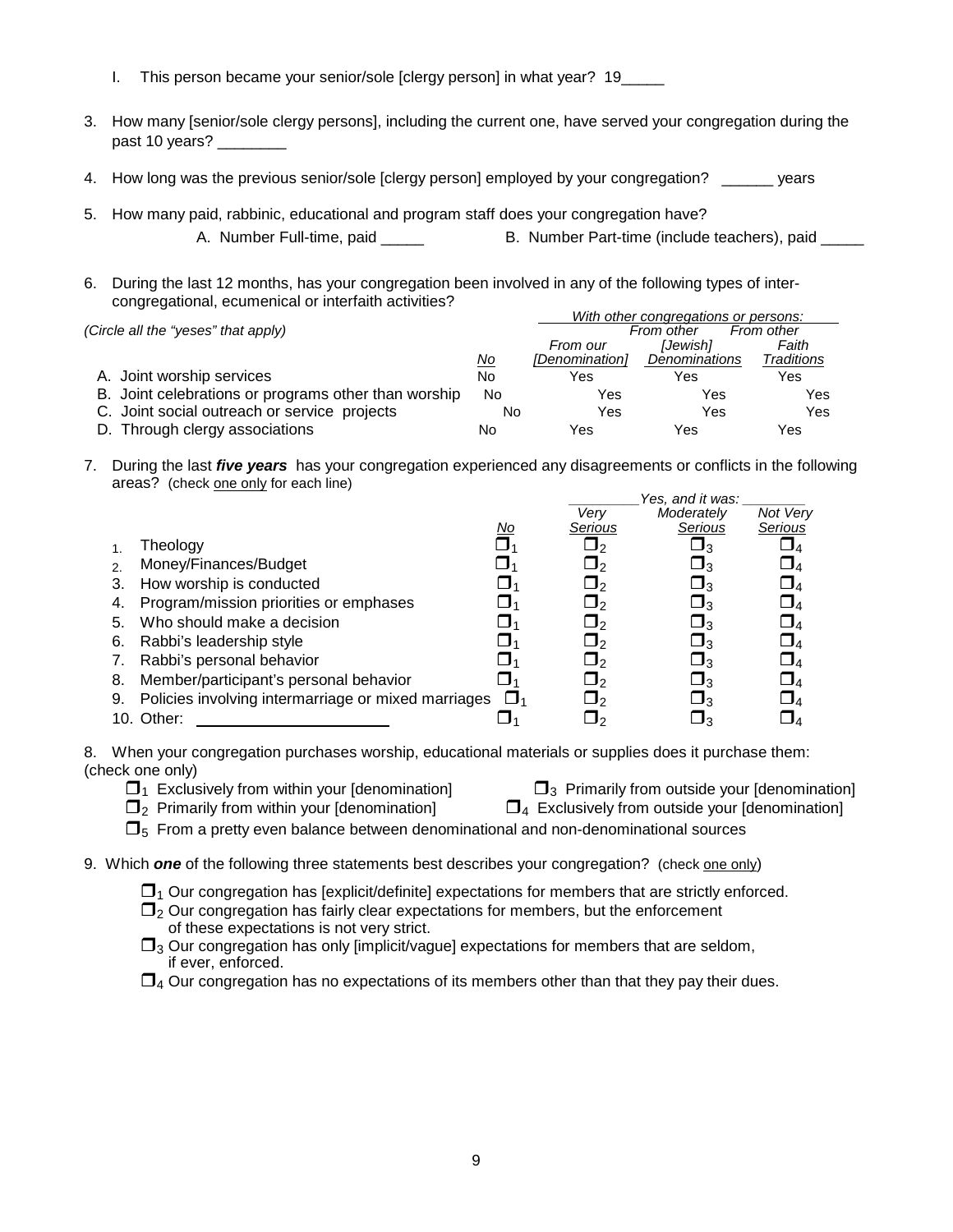#### **V. Participants**: *[We know you may have to estimate or guess at the answers to several of the questions in this section and the next section. That is O.K.]*

- 1. Approximately how many persons would you say are associated *in any way* with the religious life of your congregation — counting both adults and children, counting both regular and irregular participants, counting both official or registered members and also participating nonmembers.  $\rightarrow$   $\rightarrow$  Number
- 2. Approximately how many persons both adults and children would you say *regularly participate* in the religious life of your congregation — *whether or not* they are officially members of your congregation?

| A. Number of regularly participating adults (18 and over) $\rightarrow$ $\rightarrow$ $\rightarrow$ $\rightarrow$ $\rightarrow$ $\rightarrow$ |  |
|-----------------------------------------------------------------------------------------------------------------------------------------------|--|
| B. Number of regularly participating children and teens (17 and under) $\rightarrow \rightarrow$ .                                            |  |

3. Since 1995, has the above number of **regularly participating adults**: (check one only)

|                                        | $\Box_1$ Increased 10% or more $\Box_3$ Stayed about the same (+/-4%) $\Box_5$ Decreased 10% or more |                                                 |  |
|----------------------------------------|------------------------------------------------------------------------------------------------------|-------------------------------------------------|--|
| $\Box$ <sub>2</sub> Increased 5% to 9% | $\Box_4$ Decreased 5% to 9%                                                                          | $\Box_6$ Our congregation did not exist in 1995 |  |

4. Of the total number of **regularly participating adults**, what percent would you estimate are:

|                                                                                                                                                           | None<br>0%  | <b>Hardly Any</b><br>1-10% | Few<br>11-20% | Some<br>21-40% | Many<br>41-60%       | Most<br>61-80% | All Or Nearly All<br>81-100% |
|-----------------------------------------------------------------------------------------------------------------------------------------------------------|-------------|----------------------------|---------------|----------------|----------------------|----------------|------------------------------|
| A. Female                                                                                                                                                 | $\Box_1$    | $\Box_2$                   | $\Box_3$      | $\square_4$    | $\Box_5$             | $\Box_6$       | $\Box$ 7                     |
| B. Less than high school diploma                                                                                                                          | $\Box_1$    | $\Box_2$                   | $\Box_3$      | $\square_4$    | $\Box_5$             | $\square_6$    | $\Box$ 7                     |
| C. At least college graduates                                                                                                                             | $\square_1$ | $\Box_2$                   | $\square_3$   | $\square_4$    | $\square_5$          | $\square_6$    | $\Box$ 7                     |
| D. Age 35 or younger                                                                                                                                      | $\square_1$ | $\Box_2$                   | $\square_3$   | $\Box_4$       | $\Box_5$             | $\Box_6$       | $\Box_7$                     |
| E. Over 60 years old                                                                                                                                      | $\Box_1$    | $\Box_2$                   | $\Box_3$      | $\Box_4$       | $\Box_5$             | $\square_6$    | $\Box$ 7                     |
| F. Married                                                                                                                                                | $\Box_1$    | $\Box_2$                   | $\square_3$   | $\square_4$    | $\Box_5$             | $\Box_6$       | $\Box$ 7                     |
| G. Life long [denomination name]<br>H. New to your congregation in                                                                                        | $\Box_1$    | $\Box_2$                   | $\Box_3$      | $\Box_4$       | $\Box_5$             | $\Box_6$       | $\Box$ 7                     |
| the last five years<br>I. Living in the immediate area                                                                                                    |             | $\Box_2$<br>$\Box$ 1       | $\square_3$   |                | $\Box_5$<br>$\Box_4$ | $\Box_6$       | □7                           |
| around your temple building<br>J. Commuting more than 15 minutes                                                                                          | $\Box_1$    | $\Box_2$                   | $\Box_3$      | $\Box_4$       | $\Box_5$             | $\square_6$    | $\Box$ 7                     |
| to get to your worship services                                                                                                                           | ❏1          | $\Box_2$                   | $\Box_3$      | $\Box_4$       | $\square_5$          | $\Box_6$       | $\Box$                       |
| K. Currently holding volunteer leadership<br>roles in your congregation, like serving<br>on administrative committees,<br>teaching in the school, running |             |                            |               |                |                      |                |                              |
| outreach programs, etc.<br>L. In households with incomes                                                                                                  | $\Box_1$    | $\Box_2$                   | $\square_3$   | $\square_4$    | $\square_5$          | $\square_6$    | $\Box$ 7                     |
| below \$20,000<br>M. In households with children                                                                                                          | $\Box_1$    | $\Box_2$                   | $\Box_3$      | $\Box_4$       | $\Box_5$             | $\Box_6$       | $\Box$ 7                     |
| Under 18 present                                                                                                                                          |             | $\square$<br>$\Box$ 2      |               | $\square_3$    | $\Box_4$<br>$\Box_5$ | $\Box_6$       | 97                           |

5. Of your total number of **regularly participating adults**, what percent would you estimate are:

| • American Indian/Alaska Native<br>∙ Asian.<br>• Black or African American<br>• Hispanic or Latino | %<br>$\%$<br>%<br>$\frac{1}{2}$ | • Native Hawaiian or<br>Other Pacific Islander<br>$\bullet$ White<br>$\bullet$ Other | $\frac{1}{2}$<br>100% |
|----------------------------------------------------------------------------------------------------|---------------------------------|--------------------------------------------------------------------------------------|-----------------------|
|----------------------------------------------------------------------------------------------------|---------------------------------|--------------------------------------------------------------------------------------|-----------------------|

|                           |  | 5A. Within these racial/ethnic groups, are there any significant national sub-groups (e.g. German, Korean, Irish, |
|---------------------------|--|-------------------------------------------------------------------------------------------------------------------|
| Mexican, Caribbean, etc)? |  | $\Box_1$ Yes $\Box_2$ No <b>IF YES</b> , please list them                                                         |

\_\_\_\_\_\_\_\_\_\_\_ \_\_\_\_\_\_\_\_\_\_\_\_ \_\_\_\_\_\_\_\_\_\_\_\_\_\_\_\_\_\_ \_\_\_\_\_\_\_\_\_\_\_\_\_\_\_\_\_\_\_\_

6. Of your total number of adult participants, how many would you estimate are involved in: